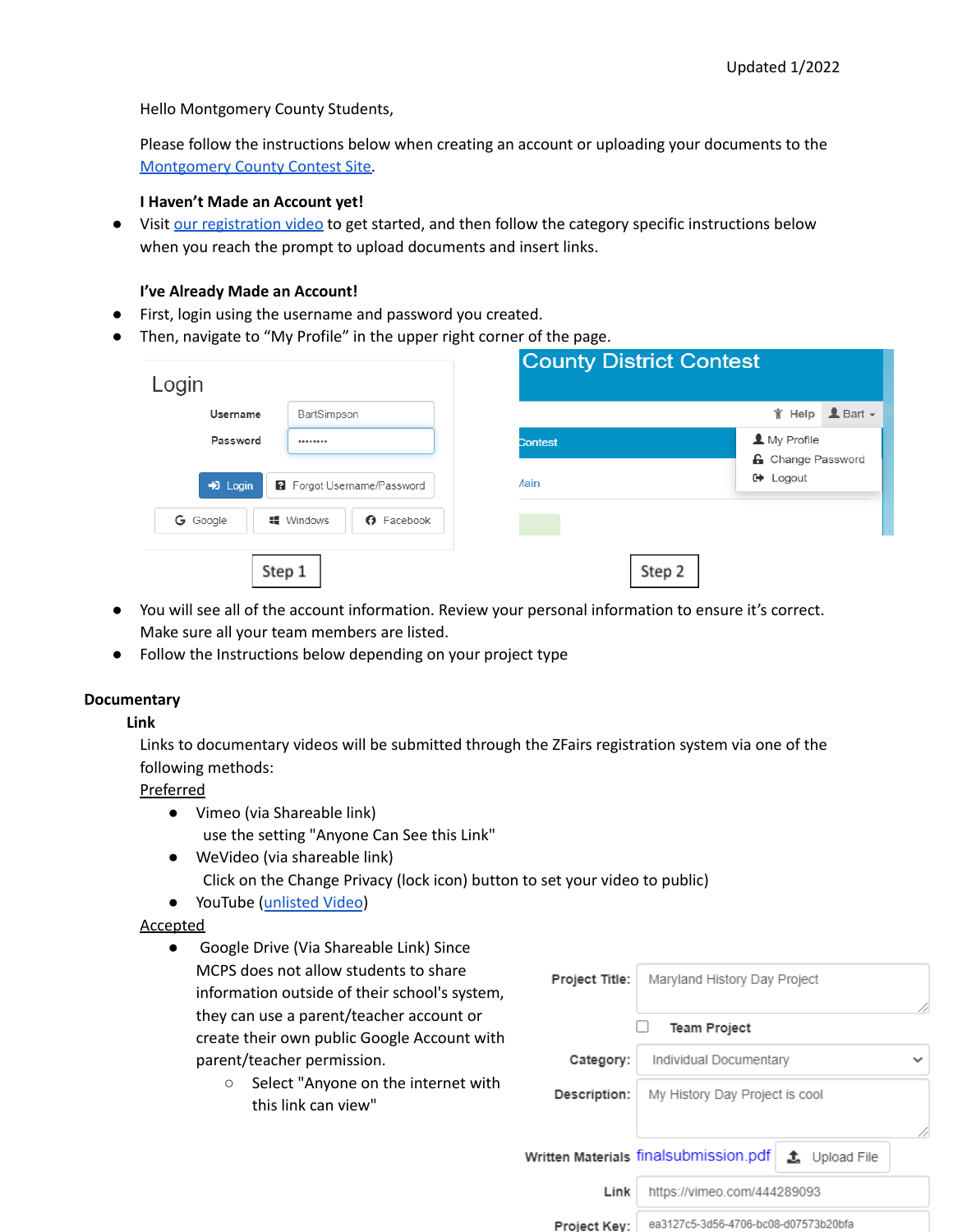○ Check that your link is viewable by opening in incognito mode.

## **Written Materials**

Your title page, process paper, and bibliography should be merged into a single PDF and uploaded in the space for "Written Materials." Once the document is uploaded, you should see blue text with the file name. If you don't see this, your file has not uploaded correctly.

### **Performance**

#### **Link**

Links to documentary videos will be submitted through the ZFairs registration system via one of the following methods:

#### Preferred

- Vimeo (via Shareable link) use the setting "Anyone Can See this Link"
- WeVideo (via shareable link) Click on the Change Privacy (lock icon) button to set your video to public)
- YouTube (unlisted Video)

## **Accepted**

○ Google Drive (Via Shareable Link) Since MCPS does not allow students to share information outside of their school's system, they can use a parent/teacher account or create their own public Google Account with parent/teacher permission.

Project Title:

Category:

Link

Description:

Project Key:

**Written Materials** 

П

Maryland History Day Project

**Team Project** 

Project Title:

Category:

Description:

Performance Link N/A

Individual Documentary

My History Day Project is cool

Maryland History Day Project

Team Project

Group Exhibit

An exhibit about History!

Project Key: ea3127c5-3d56-4706-bc08-d07573b20bfa

Exhibit finalsubmission.pdf ± Upload File

- Select "Anyone on the internet with this link can view"
- Check that your link is viewable by opening in incognito mode.

#### ■ **Written Materials**

Your title page, process paper, and bibliography should be merged into a single PDF and uploaded in the space for "Written Materials." Once the document is uploaded, you should see blue text with the file name. If you don't see this, your file has not uploaded correctly.

#### **Exhibit**

Your title page, process paper, bibliography, and virtual exhibit should be combined into one PDF document and uploaded.

■ **You do not need to put anything in the "Link" space.**

## **Website**

■ **Site Key**

The "Key" for your history day site is the set of numbers after "Site.nhd.org/…" Copy and paste those 8 digits into

the space for "Site Key."

site.nhd.org, 794563427 home

| Project Title:   | Maryland History Day Project         |
|------------------|--------------------------------------|
|                  |                                      |
| Category:        | Individual Website                   |
| Description:     | A website about History!             |
|                  |                                      |
| Site Key         | 23509834                             |
| Performance Link | N/A                                  |
| Project Key:     | ea3127c5-3d56-4706-bc08-d07573b20bfa |